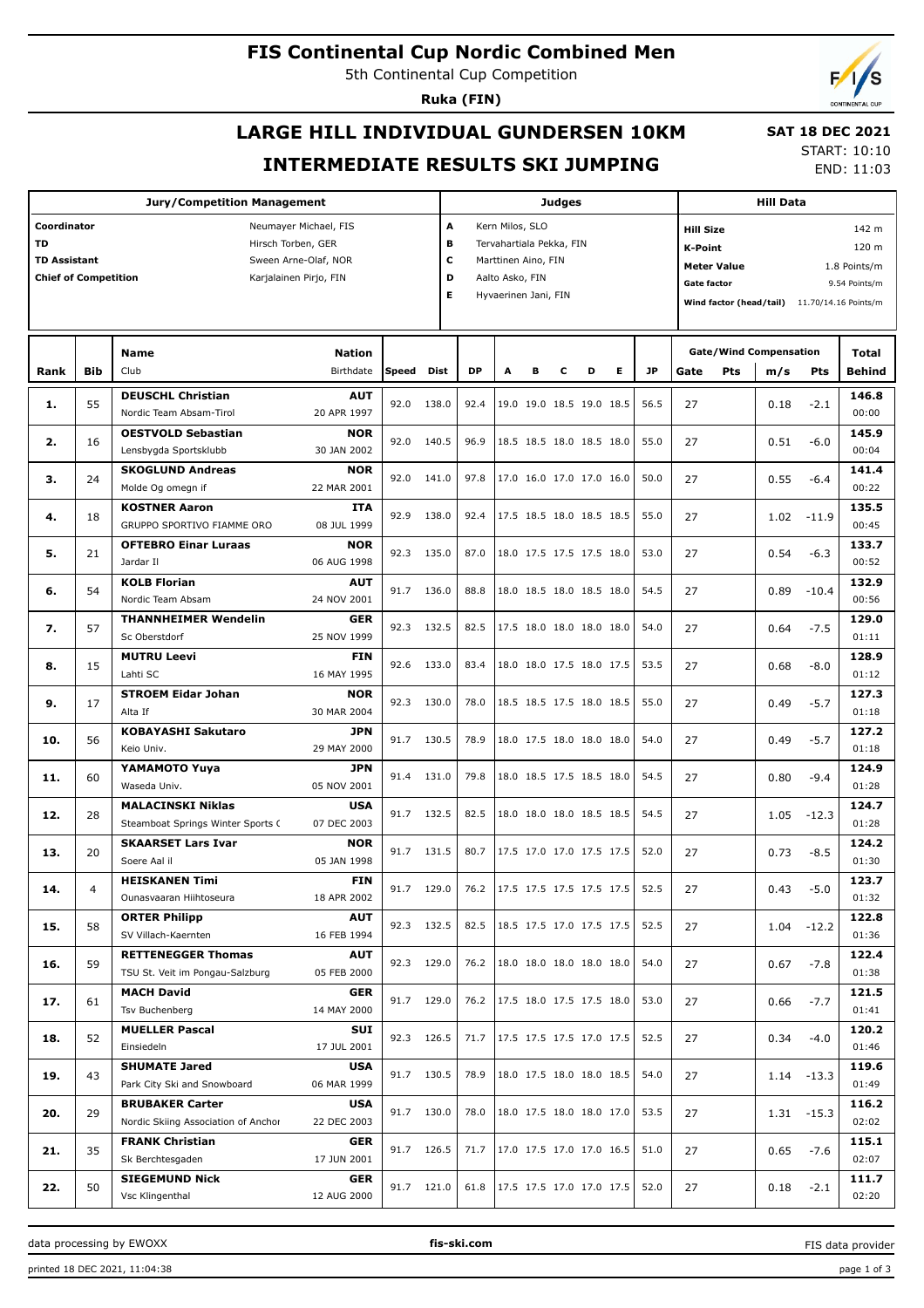# **FIS Continental Cup Nordic Combined Men**

5th Continental Cup Competition

**Ruka (FIN)**

# **LARGE HILL INDIVIDUAL GUNDERSEN 10KM**

### **SAT 18 DEC 2021**

### **INTERMEDIATE RESULTS SKI JUMPING**

START: 10:10 END: 11:03

|      |              | Name                                                   | <b>Nation</b>             |       |            |           |                          |   |   |                          |   |           | <b>Gate/Wind Compensation</b> | Total |               |               |               |
|------|--------------|--------------------------------------------------------|---------------------------|-------|------------|-----------|--------------------------|---|---|--------------------------|---|-----------|-------------------------------|-------|---------------|---------------|---------------|
| Rank | Bib          | Club                                                   | Birthdate                 | Speed | Dist       | <b>DP</b> | A                        | в | c | D                        | Е | <b>JP</b> | Gate                          | Pts   | m/s           | Pts           | Behind        |
|      |              |                                                        | <b>UKR</b>                |       |            |           |                          |   |   |                          |   |           |                               |       |               |               | 110.4         |
| 23.  | 53           | <b>MAZURCHUK Dmytro</b><br>Kremenets Ski school        | 19 JAN 1999               | 91.7  | 124.0      | 67.2      |                          |   |   | 17.0 16.5 17.0 17.0 17.0 |   | 51.0      | 27                            |       | 0.67          | $-7.8$        | 02:26         |
|      |              | <b>DAGN Florian</b>                                    | <b>AUT</b>                |       |            |           |                          |   |   |                          |   |           |                               |       |               |               | 109.1         |
| 24.  | 6            | Kitzbueheler Ski Club - KSC                            | 10 DEC 1999               | 92.6  | 120.0      | 60.0      |                          |   |   | 17.0 16.5 17.5 17.0 16.5 |   | 50.5      | 27                            |       | 0.12          | $-1.4$        | 02:31         |
|      |              | <b>BURAAS Lars</b>                                     | <b>NOR</b>                |       |            |           |                          |   |   |                          |   |           |                               |       |               |               | 105.7         |
| 25.  | 22           | Hurdal IL                                              | 17 JAN 1995               | 91.7  | 120.5      | 60.9      |                          |   |   | 17.0 17.0 17.5 17.0 17.0 |   | 51.0      | 27                            |       | 0.53          | $-6.2$        | 02:44         |
|      |              | <b>LANGE Jakob</b>                                     | <b>GER</b>                |       |            |           |                          |   |   |                          |   |           |                               |       |               |               | 103.6         |
| 26.  | 62           | WSV Kiefersfelden                                      | 05 AUG 1995               | 92.6  | 120.5      | 60.9      |                          |   |   | 17.0 17.5 17.0 17.0 17.0 |   | 51.0      | 27                            |       | 0.71          | $-8.3$        | 02:53         |
| 27.  | 27           | <b>SOMMERFELDT Tristan</b>                             | <b>GER</b>                | 92.3  | 122.0      | 63.6      |                          |   |   | 17.5 17.0 17.5 17.0 17.5 |   | 52.0      | 27                            |       | 1.09          | $-12.8$       | 102.8         |
|      |              | Wsc Erzgebirge oberwiesenthal                          | 16 DEC 2004               |       |            |           |                          |   |   |                          |   |           |                               |       |               |               | 02:56         |
| 28.  | 38           | <b>PARK Jeun</b>                                       | <b>KOR</b>                | 92.0  | 119.0      | 58.2      |                          |   |   | 17.0 17.0 17.0 17.0 17.0 |   | 51.0      | 27                            |       |               | $0.91 - 10.6$ | 98.6          |
|      |              |                                                        | 11 MAR 1993               |       |            |           |                          |   |   |                          |   |           |                               |       |               |               | 03:13         |
| 29.  | 51           | <b>HAFNER Fabian</b>                                   | <b>AUT</b>                | 92.3  | 116.0      | 52.8      |                          |   |   | 17.0 16.5 17.5 17.0 16.5 |   | 50.5      | 27                            |       | 0.46          | $-5.4$        | 97.9          |
|      |              | SV Villach                                             | 19 JAN 2001               |       |            |           |                          |   |   |                          |   |           |                               |       |               |               | 03:16         |
| 30.  | 33           | <b>ANDREWS Grant</b>                                   | <b>USA</b>                | 92.0  | 121.5      | 62.7      |                          |   |   | 17.5 17.0 17.5 17.0 17.0 |   | 51.5      | 27                            |       |               | $1.41 - 16.5$ | 97.7          |
|      |              | Steamboat Springs Winter Sports C                      | 03 DEC 1997<br><b>USA</b> |       |            |           |                          |   |   |                          |   |           |                               |       |               |               | 03:16<br>96.8 |
| 31.  | 44           | <b>SCHUMANN Stephen</b><br>Park City Ski and Snowboard | 14 MAR 2000               | 91.4  | 117.0      | 54.6      |                          |   |   | 17.0 16.5 17.5 16.5 16.5 |   | 50.0      | 27                            |       | 0.67          | $-7.8$        | 03:20         |
|      |              | <b>MERILAINEN Eelis</b>                                | <b>FIN</b>                |       |            |           |                          |   |   |                          |   |           |                               |       |               |               | 96.4          |
| 32.  | $\mathbf{1}$ | Jyvaskylan Hiihtoseura                                 | 17 APR 2004               | 91.7  | 115.0      | 51.0      |                          |   |   | 17.0 16.5 16.5 16.5 16.5 |   | 49.5      | 27                            |       | 0.35          | $-4.1$        | 03:22         |
| 33.  |              | <b>PAEAEKKOENEN Jesse</b>                              | <b>FIN</b>                |       |            |           |                          |   |   |                          |   |           |                               |       |               | 96.3          |               |
|      | 39           | Puijo Skiclub                                          | 11 MAR 1999               | 91.7  | 119.0      | 58.2      |                          |   |   | 17.0 17.0 17.5 17.0 17.0 |   | 51.0      | 27                            |       | 1.10          | $-12.9$       | 03:22         |
|      | 3            | <b>TIETAVAINEN Arsi</b>                                | <b>FIN</b>                | 92.3  | 114.0      | 49.2      |                          |   |   | 16.5 16.5 17.0 16.5 16.0 |   | 49.5      | 27                            |       |               |               | 95.8          |
| 34.  |              | Kiteen Urheilijat                                      | 04 JAN 2004               |       |            |           |                          |   |   |                          |   |           |                               |       | 0.25          | $-2.9$        | 03:24         |
| 35.  | 32           | <b>KARHUMAA Waltteri</b>                               | <b>FIN</b>                | 92.0  | 120.0      | 60.0      | 17.0 17.0 17.5 17.0 17.0 |   |   |                          |   | 51.0      | 27                            |       | $1.65 - 19.3$ | 91.7          |               |
|      |              | Ounasvaara Ski club                                    | 07 JUN 2002               |       |            |           |                          |   |   |                          |   |           |                               |       |               |               | 03:40         |
| 36.  | 40           | <b>SIMEK Jan</b>                                       | <b>CZE</b>                | 92.6  | 116.0      | 52.8      |                          |   |   | 16.5 15.5 15.5 16.5 15.5 |   | 47.5      | 27                            |       | 0.99          | $-11.6$       | 88.7          |
|      |              | Dukla Liberec                                          | 01 JUL 2003               |       |            |           |                          |   |   |                          |   |           |                               |       |               |               | 03:52         |
| 37.  | 8            | <b>GOOD Jasper</b>                                     | <b>USA</b>                | 92.0  | 107.5      | 37.5      |                          |   |   | 17.0 16.0 17.0 16.5 16.5 |   | 50.0      | 27                            |       | 0.19          | $-2.2$        | 85.3          |
|      |              | Steamboat Springs Winter Sports C                      | 10 MAY 1996<br><b>GER</b> |       |            |           |                          |   |   |                          |   |           |                               |       |               |               | 04:06<br>84.9 |
| 38.  | 9            | <b>SCHULA Pepe</b><br>Ssv Geyer                        | 28 APR 2003               | 92.6  | 106.0      | 34.8      |                          |   |   | 16.5 15.5 17.0 16.0 16.0 |   | 48.5      | 27                            |       | $-0.11$       | 1.6           | 04:08         |
|      |              | <b>KONVALINKA Jiri</b>                                 | <b>CZE</b>                |       |            |           |                          |   |   |                          |   |           |                               |       |               |               | 84.3          |
| 39.  | 49           | Dukla Liberec                                          | 27 NOV 2004               | 91.4  | 110.0      | 42.0      |                          |   |   | 16.5 15.5 17.0 16.5 16.0 |   | 49.0      | 27                            |       | 0.57          | $-6.7$        | 04:10         |
|      |              | <b>LANKINEN Jarkko</b>                                 | <b>FIN</b>                |       |            |           |                          |   |   |                          |   |           |                               |       |               |               | 82.4          |
| 40.  | 2            | Tampereen Pyrintoe                                     | 13 MAR 2002               |       | 91.4 107.5 | 37.5      |                          |   |   | 16.0 16.0 17.0 16.0 16.5 |   | 48.5      | 27                            |       | 0.31          | $-3.6$        | 04:18         |
| 41.  | 47           | <b>SZCZECHOWICZ Andrzej</b>                            | POL                       |       | 92.0 108.5 | 39.3      |                          |   |   | 16.5 16.0 15.0 16.0 16.5 |   | 48.5      | 27                            |       | 0.59          | $-6.9$        | 80.9          |
|      |              | Ts Wisla zakopane                                      | 14 SEP 2000               |       |            |           |                          |   |   |                          |   |           |                               |       |               |               | 04:24         |
| 42.  | 45           | <b>MARIOTTI Domenico</b>                               | ITA                       |       | 91.7 106.0 | 34.8      |                          |   |   | 16.0 16.0 15.5 16.0 15.5 |   | 47.5      | 27                            |       | 0.26          | $-3.0$        | 79.3          |
|      |              | C.S. ESERCITO                                          | 09 OCT 2001               |       |            |           |                          |   |   |                          |   |           |                               |       |               |               | 04:30         |
| 43.  | 36           | <b>AHTAVA Rasmus</b>                                   | FIN                       |       | 91.4 109.0 | 40.2      |                          |   |   | 16.5 16.5 16.5 16.5 16.0 |   | 49.5      | 27                            |       |               | $0.92 - 10.8$ | 78.9          |
|      |              | Vuokattisport Club                                     | 14 MAR 2001               |       |            |           |                          |   |   |                          |   |           |                               |       |               |               | 04:32         |
| 44.  | 25           | <b>GOUY Nils</b><br>Autrans                            | <b>FRA</b><br>10 JUL 2001 |       | 91.7 107.5 | 37.5      |                          |   |   | 16.0 16.0 16.5 16.0 16.0 |   | 48.0      | 27                            |       | 0.61          | $-7.1$        | 78.4<br>04:34 |
|      |              |                                                        |                           |       |            |           |                          |   |   |                          |   |           |                               |       |               |               |               |
| 45.  | 46           | <b>GALUNIN Artem</b><br>Nizhny Novgorod                | <b>RUS</b><br>08 OCT 1999 |       | 91.1 107.5 | 37.5      |                          |   |   | 16.0 15.5 16.0 15.5 16.0 |   | 47.5      | 27                            |       | 0.64          | $-7.5$        | 77.5<br>04:37 |
|      |              | <b>TYRODE Mael</b>                                     | <b>FRA</b>                |       |            |           |                          |   |   |                          |   |           |                               |       |               | 76.6          |               |
| 46.  | 42           | S.C les fourgs                                         | 31 JUL 2000               |       | 92.0 105.5 | 33.9      |                          |   |   | 16.5 16.0 17.0 16.0 15.5 |   | 48.5      | 27                            |       | 0.50          | $-5.8$        | 04:41         |
|      |              | <b>NISHIKATA Yuto</b>                                  | JPN                       |       |            |           |                          |   |   |                          |   |           |                               |       |               |               | 76.0          |
| 47.  | 13           | Meiji Univ.                                            | 25 FEB 2003               |       | 92.0 105.5 | 33.9      |                          |   |   | 16.5 16.0 17.5 16.5 16.0 |   | 49.0      | 27                            |       | 0.59          | $-6.9$        | 04:43         |
|      |              | <b>MICHAUD Tom</b>                                     | <b>FRA</b>                |       | 91.4 103.5 | 30.3      |                          |   |   | 16.0 16.0 16.5 16.0 16.0 |   | 48.0      |                               |       |               |               | 75.0          |
| 48.  | 23           | Union Sportive lamoura                                 | 11 NOV 2001               |       |            |           |                          |   |   |                          |   |           | 27                            |       | 0.28          | $-3.3$        | 04:47         |

data processing by EWOXX **fis-ski.com**

FIS data provider